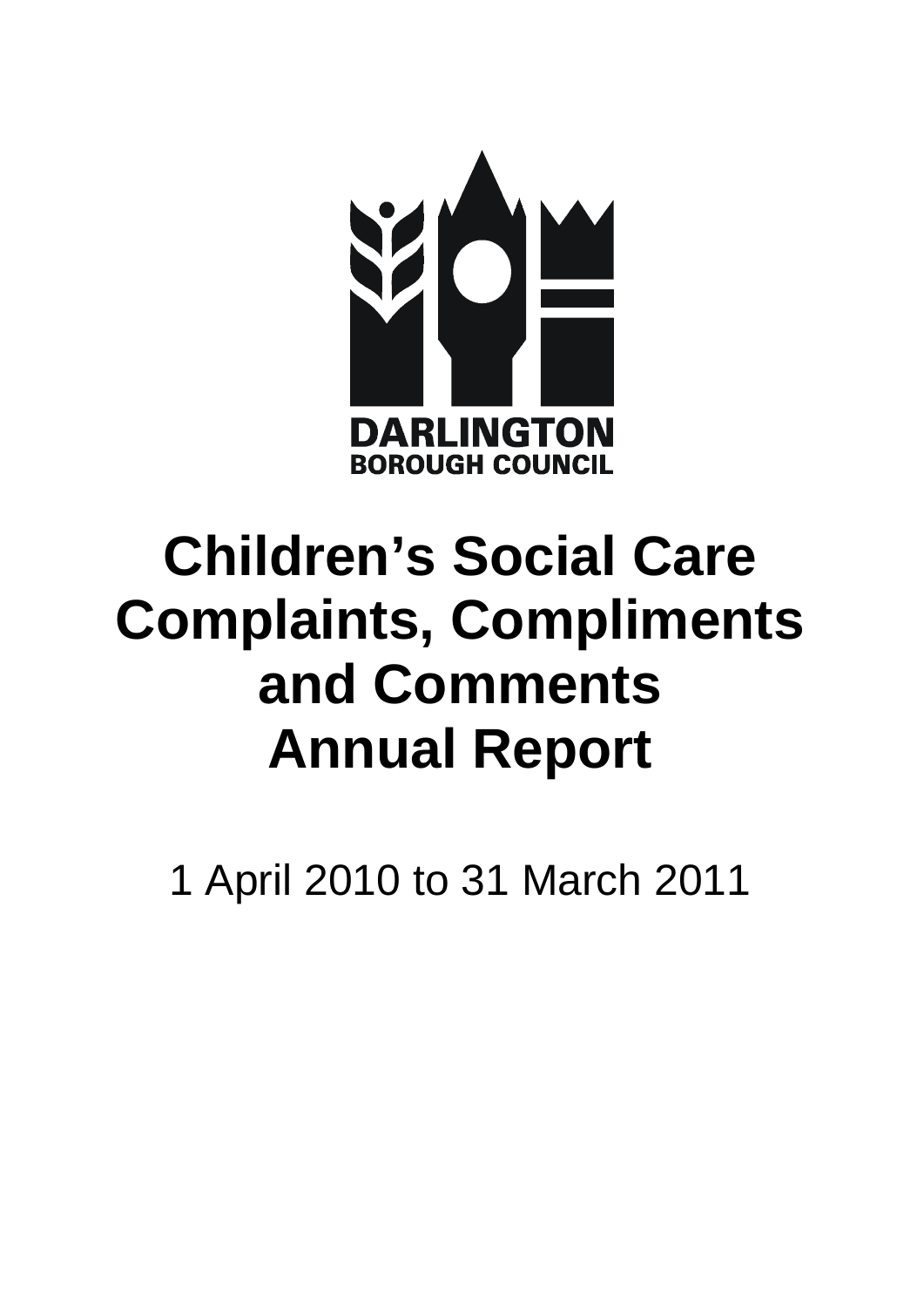# **Contents**

| Complaints, Compliments and Comments received in 2010/11 4             |  |
|------------------------------------------------------------------------|--|
| Total Complaints Compliments and Comments by Service Area4             |  |
|                                                                        |  |
|                                                                        |  |
|                                                                        |  |
| Performance against the Children's Social Care Complaints, Compliments |  |
|                                                                        |  |
|                                                                        |  |
|                                                                        |  |
|                                                                        |  |
|                                                                        |  |
|                                                                        |  |
|                                                                        |  |
|                                                                        |  |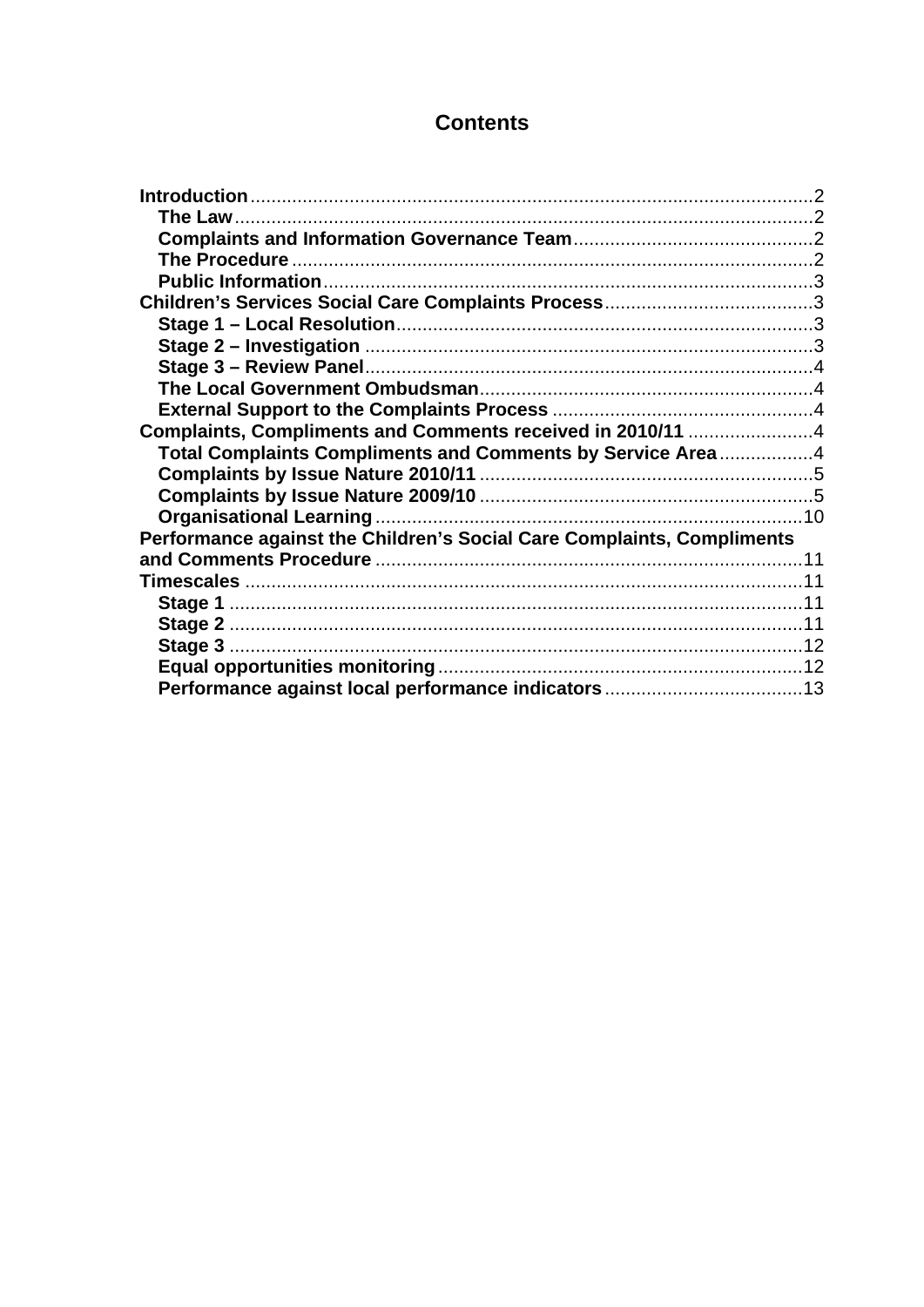# <span id="page-2-0"></span>**Introduction**

Darlington Children's Social Care welcomes complaints, compliments and comments as a way of improving service delivery to children, young people and their families. The purpose of this report is to inform the service users, carers, the public, Council Members and Children's Social Care staff of the effectiveness of the Children's Social Care Complaints, Compliments and Comments Procedure (the Procedure). The report identifies topics and trends in relation to complaints information, makes suggestions for service improvements and identifies areas of organisational learning that have taken place in relation to people, policy and process.

## <span id="page-2-1"></span>**The Law**

The Council is required by law to have management arrangements in place for considering children's social care representations, including complaints, under the Children Act 1989. National legislative procedures for social care were amended in September 2006 with the introduction of the Children Act 1989 Representation Procedure (England) Regulations 2006 (the Regulations). It is a requirement of the Regulations that the Council publish an annual report. In addition to the Regulations the Department for Education and Skills produced some comprehensive guidance for local authorities on managing complaints, called 'Getting the Best from Complaints'.

Key features of the Regulations include:

- A requirement for local authorities to appoint a Complaints Manager;
- A requirement for review panels to be retained by local authorities but with more robust arrangements for constituting and running them; and
- A 12 month time limit to make complaints.

### <span id="page-2-2"></span>**Complaints and Information Governance Team**

The Complaints and Information Governance Manager is appointed as the 'Complaints Manager' in accordance with the requirements of the Regulations. The Complaints Manager is based within the Complaints and Information Governance Team and is independent of Children's Social Care operational line management. The Children's Social Care Complaints Officer works directly to the Complaints Manager ensuring a high degree of independence in the way children's social care complaints are managed within the Council.

### <span id="page-2-3"></span>**The Procedure**

The Procedure was revised in January 2011 to ensure a consistent approach to complaints handling across the Council. The Procedure maintains three stages in accordance with the Regulations and aims to:

- (a) Make it as easy and accessible as possible for service users and their carers to raise complaints;
- (b) Foster an organisational culture in which complaints are accepted, owned and resolved as efficiently as possible;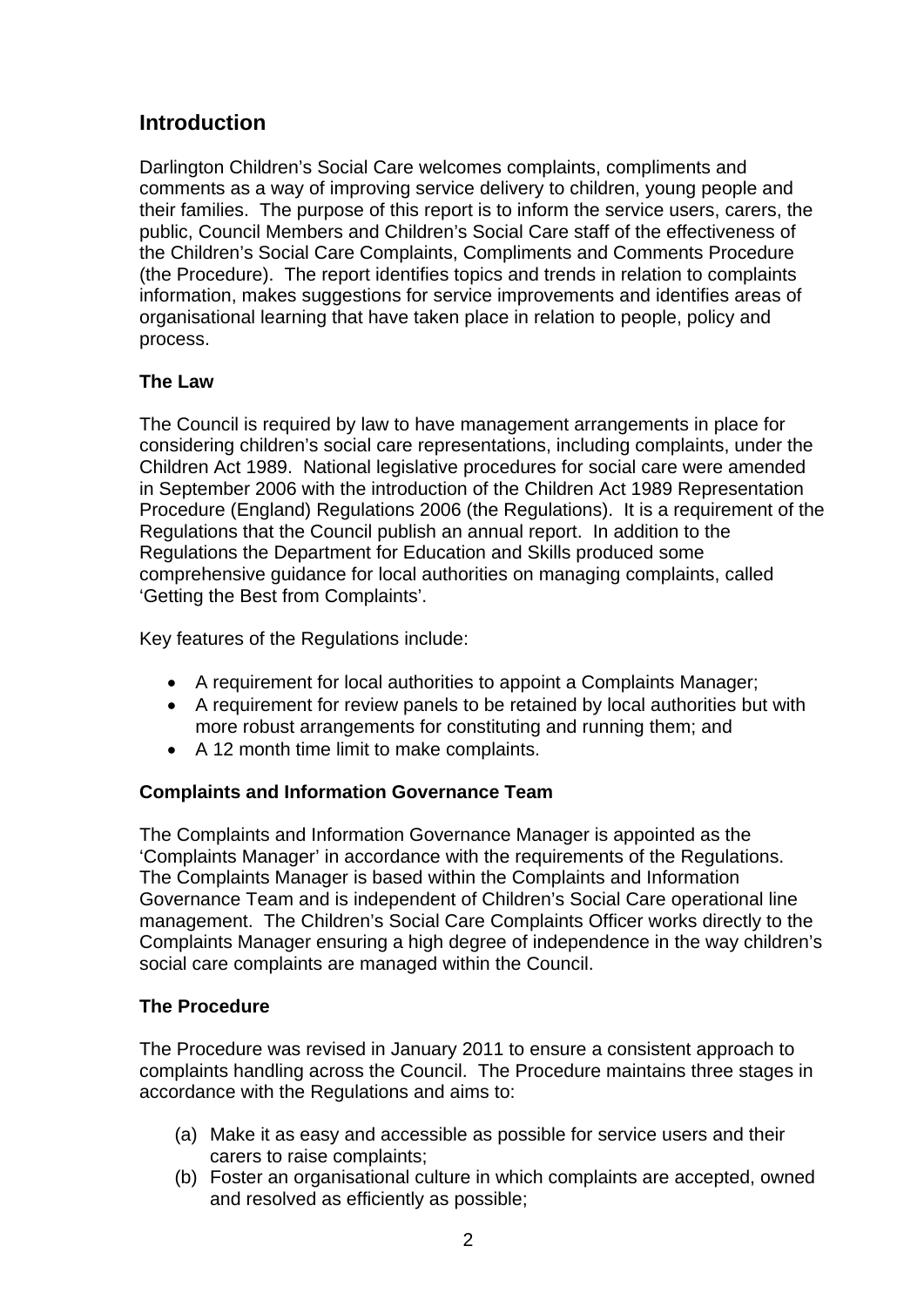- (c) Resolve complaints at the earliest opportunity;
- (d) Reduce the number of complaints referred to the Ombudsman;
- (e) Ensure high levels of customer satisfaction with complaints handling; and
- (f) Enable the Council to identify topics and trends in relation to Children's Social Care complaints and improve services as result.

#### <span id="page-3-0"></span>**Public Information**

We are committed to making sure that everyone has equal access to all our services, including the Procedure. To help make the Procedure easily accessible we have produced two leaflets (one for children and young people and one for adults) covering all Council services to reflect the single point of access for complainants within the Council. The leaflets are available in all Council buildings. They have been written in line with the Plain English Campaign standards. The title is written in the most commonly used community languages and it contains details on how to access the information in other formats, for example, large print, audio and Braille. These leaflets replace the Children's Services' '*Something to Say'* leaflet.

The leaflet for children and young people was developed in conjunction with Connexions and young people to try and engage more young people in the process. The leaflet will be distributed during 2011/12.

Information is available on the Council's website which contains an electronic form which people can use to make a complaint, pay someone a compliment or pass comment on Council services. People may make a complaint in any format they wish. This can be in writing, by email, via the web, over the phone, in person or by any other reasonable means.

The Complaints Manager can arrange advocates and interpreters (including British Sign Language interpreters) where appropriate.

# <span id="page-3-1"></span>**Children's Services Social Care Complaints Process**

#### <span id="page-3-2"></span>**Stage 1 – Local Resolution**

This initial stage allows Children's Social Care managers the opportunity to try and resolve complaints locally, usually within the team being complained about.

#### <span id="page-3-3"></span>**Stage 2 – Investigation**

Stage 2 involves a full and formal investigation. An 'Independent Person' must also be appointed to oversee the investigation and report independently to Children's Social Care Services. Both the Investigating Officer and Independent Person produce reports, which are submitted to the Adjudicating Officer, who writes the final response to the complainant.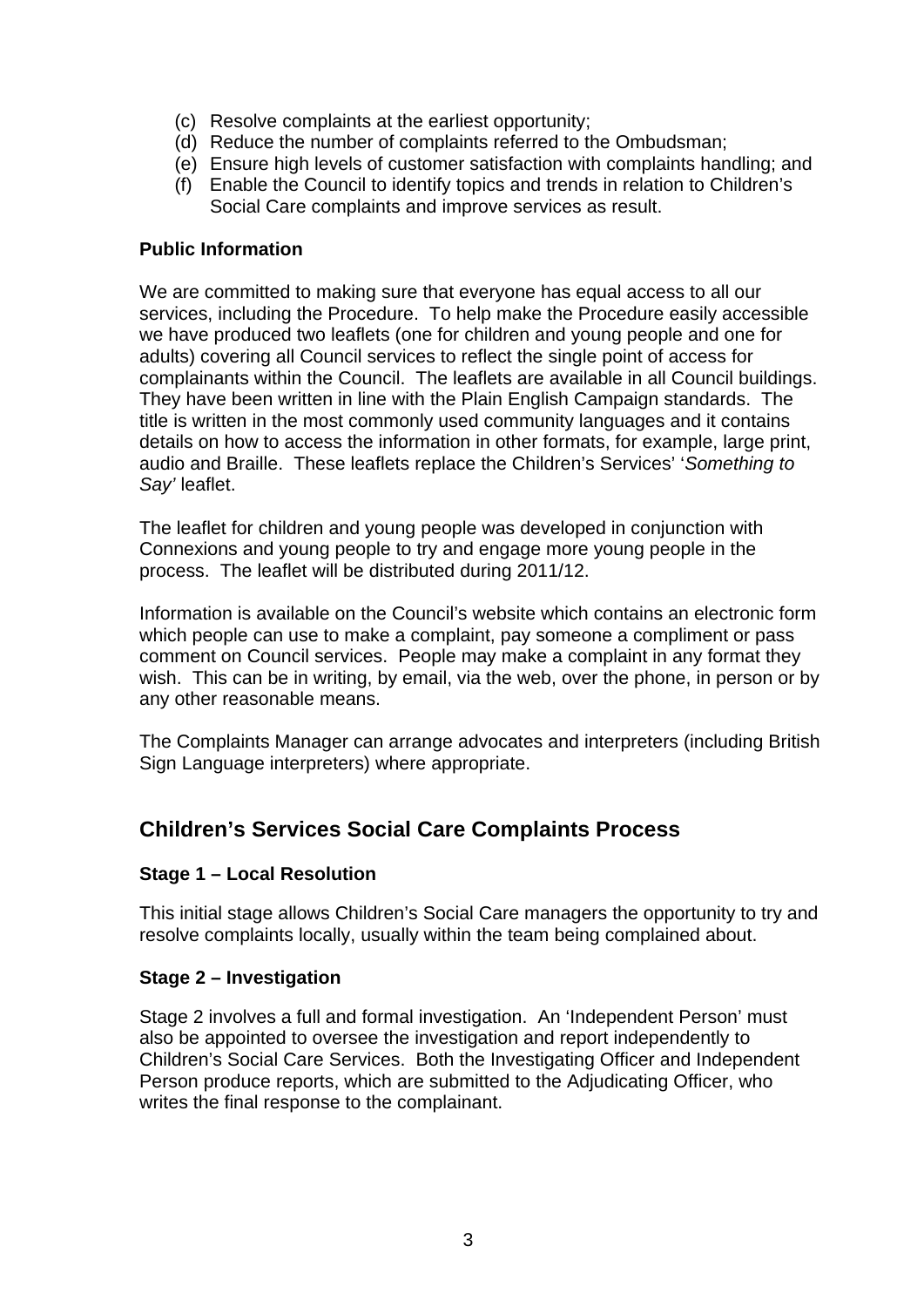### <span id="page-4-0"></span>**Stage 3 – Review Panel**

A review panel is convened when the complainant is dissatisfied with the Stage 2 response. The panel consists of an independent chairperson and two individuals who are independent of the Council.

#### <span id="page-4-1"></span>**The Local Government Ombudsman**

Although complainants can refer complaints at any stage to the Local Government Ombudsman (LGO), the LGO will not normally investigate until the Council has conducted its own investigation and provided a response.

#### <span id="page-4-2"></span>**External Support to the Complaints Process**

#### National Youth Advocacy Service (NYAS)

Children and young people who would like an advocate can contact NYAS directly. If they complain to the Council the Complaints Manager will provide them with information and advice about the advocacy service provided by NYAS. The DfES '*Get it Sorted'* guidance states that more robust procedures should be put in place to ensure children and young people are aware of the advocacy service and that it should be easy to access; Children's Social Care is committed to these principles.

#### NYAS (North East Consortium)

Children's Social Care commission an Independent Persons service from NYAS in conjunction with other local authorities in the North East for Stage 2 complaints investigations.

#### Stockton Borough Council

Children's Social Care also buys into an independent panellist service which is administered by Stockton Borough Council for Stage 3 complaints.

## <span id="page-4-3"></span>**Complaints, Compliments and Comments received in 2010/11**

There has been a significant increase in the total feedback received from the public in relation to Children's Social Care services - 52 representations in 2010/11 compared to 26 in 2009/10. There were 44 complaints received during 2010/11 (84.6% of all feedback), a significant increase from 25 in 2009/10. Six compliments were received (11.5% of all feedback), an increase from one in 2009/10 and two comments were received (3.8% of all feedback) an increase from zero in 2009/10.

<span id="page-4-4"></span>

| TULAI CUMPIANING CUMPININGING ANU CUMMICING DY DEI VICE ATEA |             |             |          |
|--------------------------------------------------------------|-------------|-------------|----------|
|                                                              | Complaints* | Compliments | Comments |
| <b>Children's Commissioning</b>                              |             |             |          |
| <b>Children's Accommodation</b>                              |             |             |          |
| <b>TOTAL</b>                                                 | 44          |             |          |

### **Total Complaints Compliments and Comments by Service Area**

\*Does not include complaints received which did not qualify to be investigated.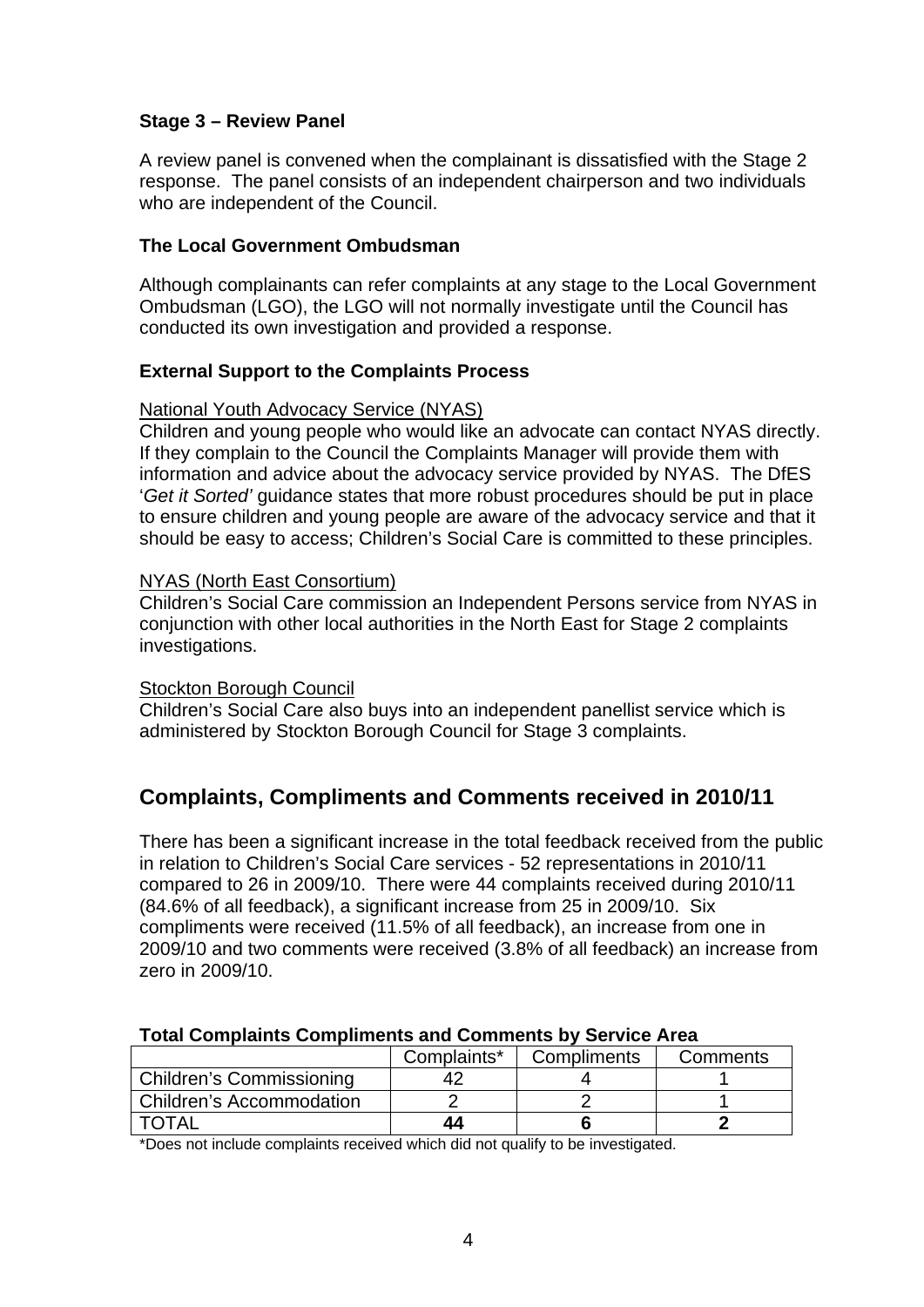<span id="page-5-0"></span>



## <span id="page-5-1"></span>**Complaints by Issue Nature 2009/10**

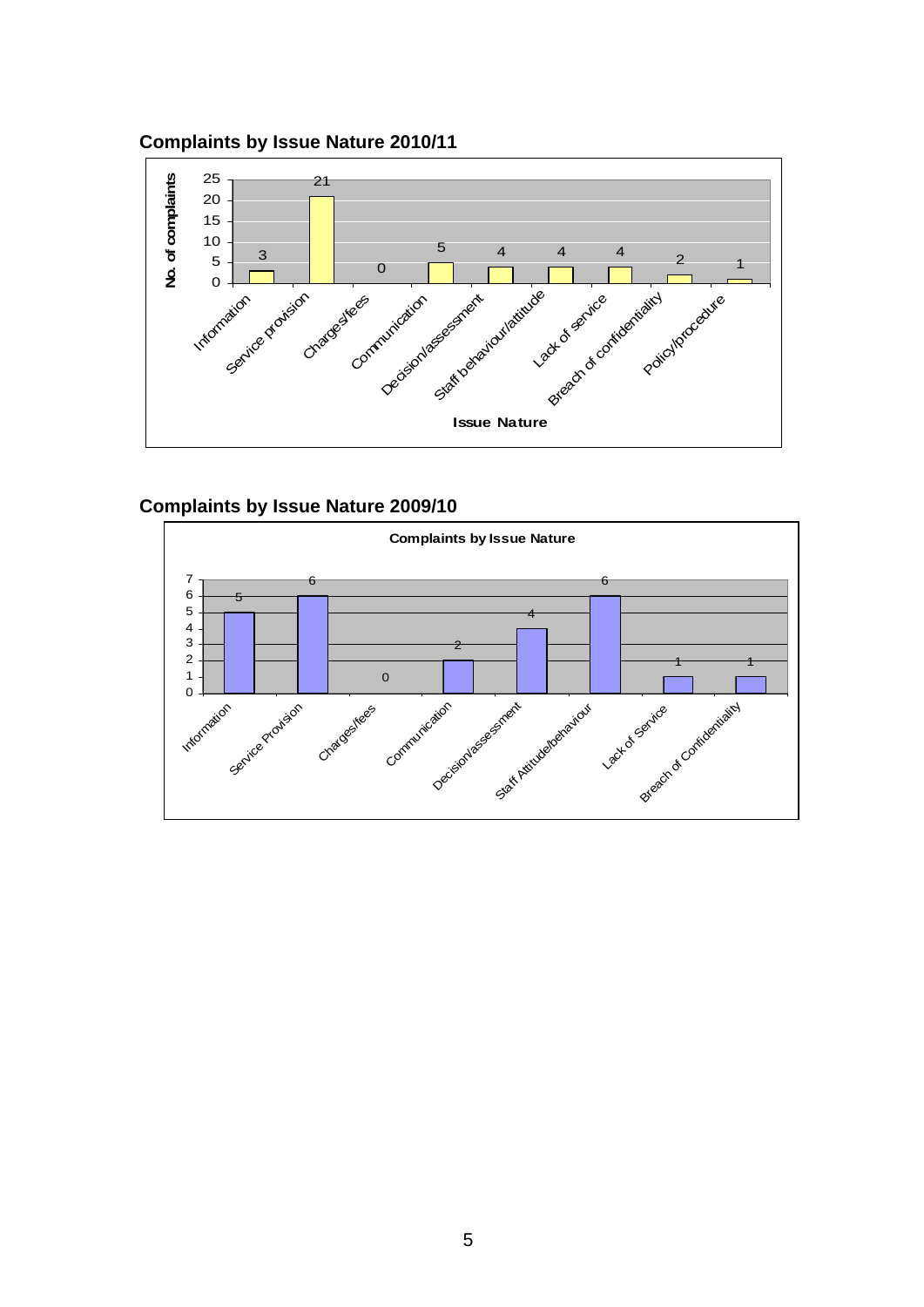# **Breakdown of complaints, compliments and Comments by Service Area/Team**



**Children's Commissioning –** *Complaints, Compliments and Comments - 2010/11* 

\*The Intensive Support Team was located in Children's Accommodation during 2009/10, it was moved into the Children's Commissioning in 2010/11 to have a more preventative focus.



**Children's Commissioning -** *Complaints and Compliments – 2009/10*

\*Before December 2009 Children and Families East and West teams were one Care Planning Team

There is a continuing trend in that the majority of complaints are about the Children and Families Teams (formerly the Care Planning Team) and the Children and Families Duty Team.

It is significant that in 2009/10 the Care Planning Team received only nine complaints whereas in 2010/11 Children and Families West alone received 15. This is almost certainly due to a difficult period during which there was a shortage of permanent staff. The use of agency staff during this time lead to a lack of consistency and a number of complaints in the first and second quarters related directly to this problem. The staffing situation in this team has now been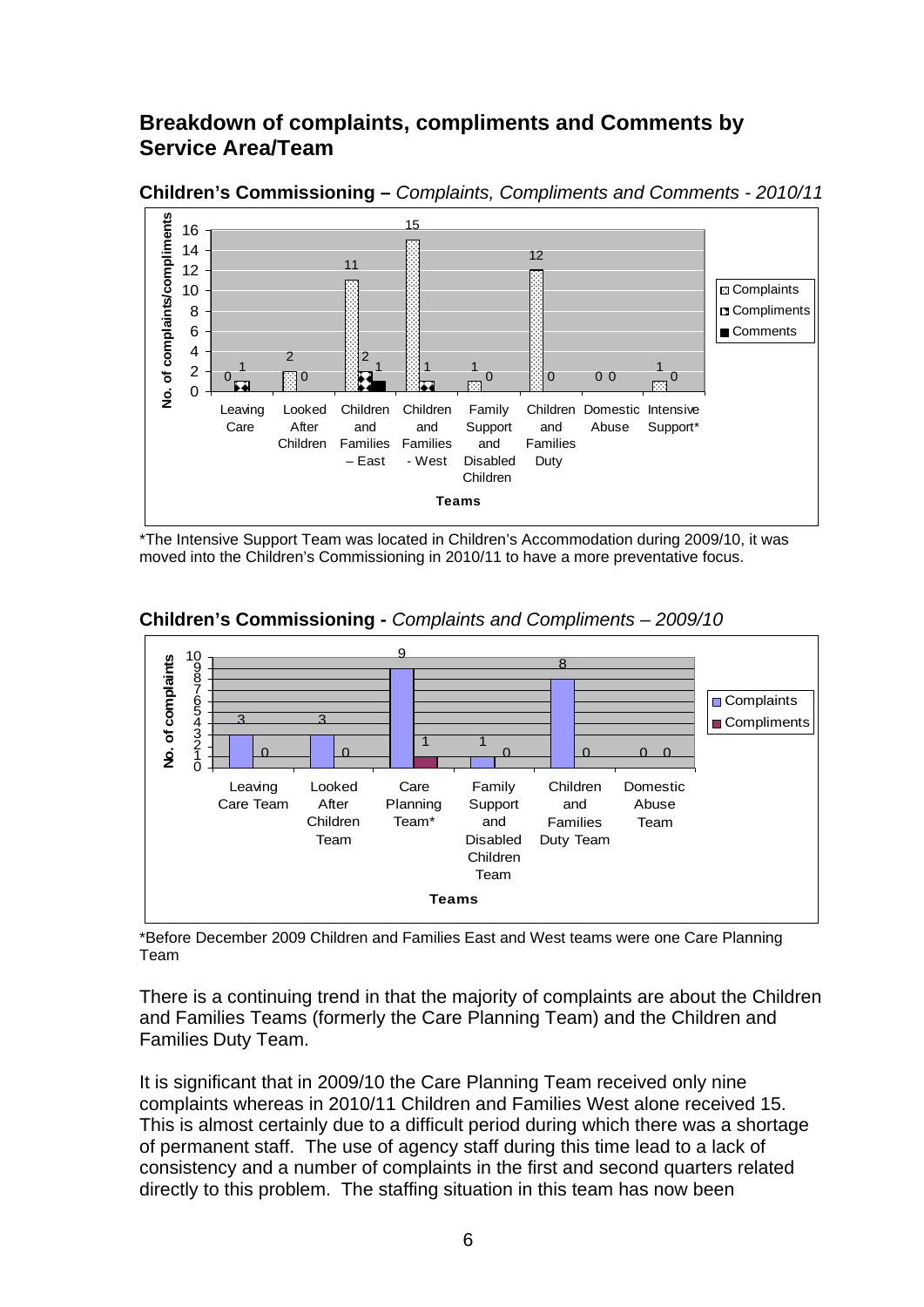addressed and in the third and fourth quarters there were no complaints specifically relating to staffing issues.

It is also significant that Children and Families East received more complaints than both teams combined in the previous year, however, it is not possible to identify any topics or trends in relation to the nature of these complaints.

## **Children's Commissioning - Complaint Outcomes**

## **Stage 1**

There were 42 Stage 1 complaints received during 2010/11 and the outcome of these complaints is set out in the graph below. A comparison is provided with the outcomes of complaints received during 2009/10.



**Stage 1 Complaint Outcomes 2010/11** 



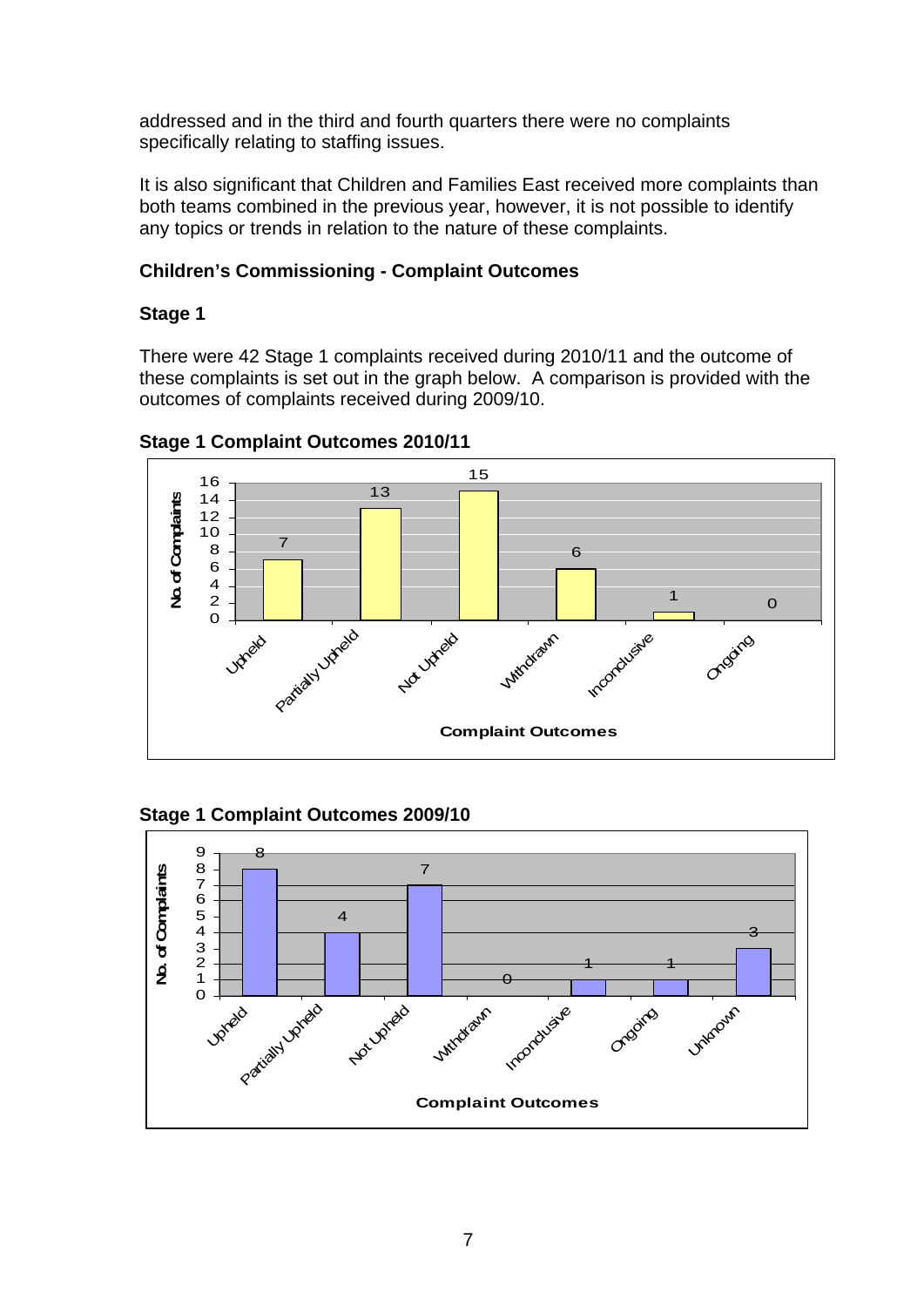## **Stage 2**

Six complaints were escalated to Stage 2 during 2010/11 a decrease from eight in 2009/10. The detail and outcome of these complaints are as follows:

- Two of these complaints were from the same person concerning different issues and teams. One was for the Duty Team and concerned staff attitude/behaviour and one was for the Children and Families - West Team and concerned a lack of information provided to the complainant. At Stage 2 they were investigated at the same time by one Investigating Officer and one Independent Person. The outcome of both complaints was partially upheld.
- One of the complaints investigated at Stage 2 was done so following a recommendation of a Stage 3 Review Panel (see below) after an unsatisfactory investigation by an external investigator. The complaint concerned a number of different teams. The complaint was about a disagreement over an assessment/decision and was partially upheld. The complaint was subsequently escalated to the LGO.
- Two of the Stage 2 complaints were for Children and Families West Team. One complaint concerned poor communication and was upheld. The other concerned an assessment and was partially upheld.
- One Stage 2 complaint concerned the Emergency Duty Team, this also concerned an assessment and was partially upheld.

### <span id="page-8-0"></span>**Stage 3**

Two complaints were escalated to Stage 3 during 2010/11, an increase from one in 2009/10. The outcome of these complaints was as follows:

- One of these complaints (referred to above) concerned a number of different teams. The complaint was about a disagreement over an assessment/decision. As a result of the poor quality of the Stage 2 investigation, undertaken by an external investigator, the Stage 3 Review Panel recommended the matter be re-investigated at Stage 2.
- \*The other was for the Children and Families East Team and concerned the attitude/behaviour of a Social Worker. This complaint was subsequently escalated to the LGO.

*\*This Stage 3 complaint was also reported in the 2009/10 annual report in error.* 

#### **Local Government Ombudsman**

Four complaints were escalated to the LGO during 2010/11. The outcome of these complaints was as follows:

 One of these complaints (referred to above) concerned a number of different teams. The complaint was about a disagreement over an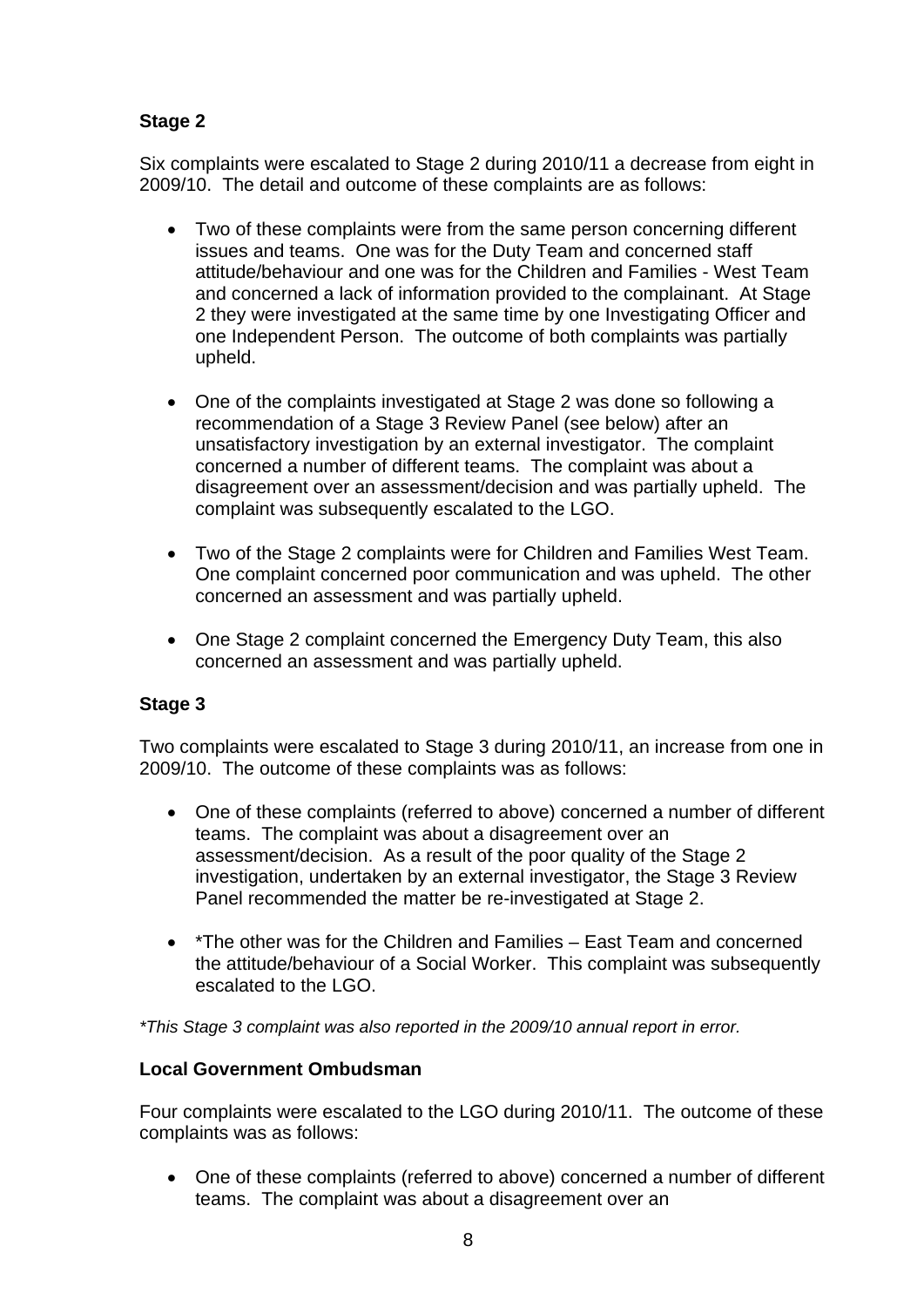assessment/decision. The Council offered to pay the complainants £500 for the time and trouble they had gone to in pursuing the complaint given that the matter had been investigated twice at Stage 2. The LGO felt that the Council's proposed remedy was entirely reasonable and asked the Council to make the payment to the complainant. The LGO considered this to be a '**Local Settlement'**.

- Another complaint for the Children and Families East Team concerned the attitude/behaviour of a Social Worker. The LGO did not make any recommendations as they felt the Council had already taken a number of reasonable steps to remedy the matter, such as implement a new support group and provide specialist training for staff. This was also deemed to be a **'Local Settlement'**.
- The LGO considered another complaint about the Care Planning Team to be **'Outside of Jurisdiction'** as it was a matter for the Court.
- One complaint for the Children and Families Duty Team concerned a decision/assessment. The LGO felt that the Council had addressed any maladministration following the Stage 2 investigation and as such did not pursue the matter further. The LGO classified this complaint as **'No or insufficient evidence of maladministration'**.



# **Children's Accommodation**

**Children's Accommodation** *–Complaints, Compliments and Comments 2010/11*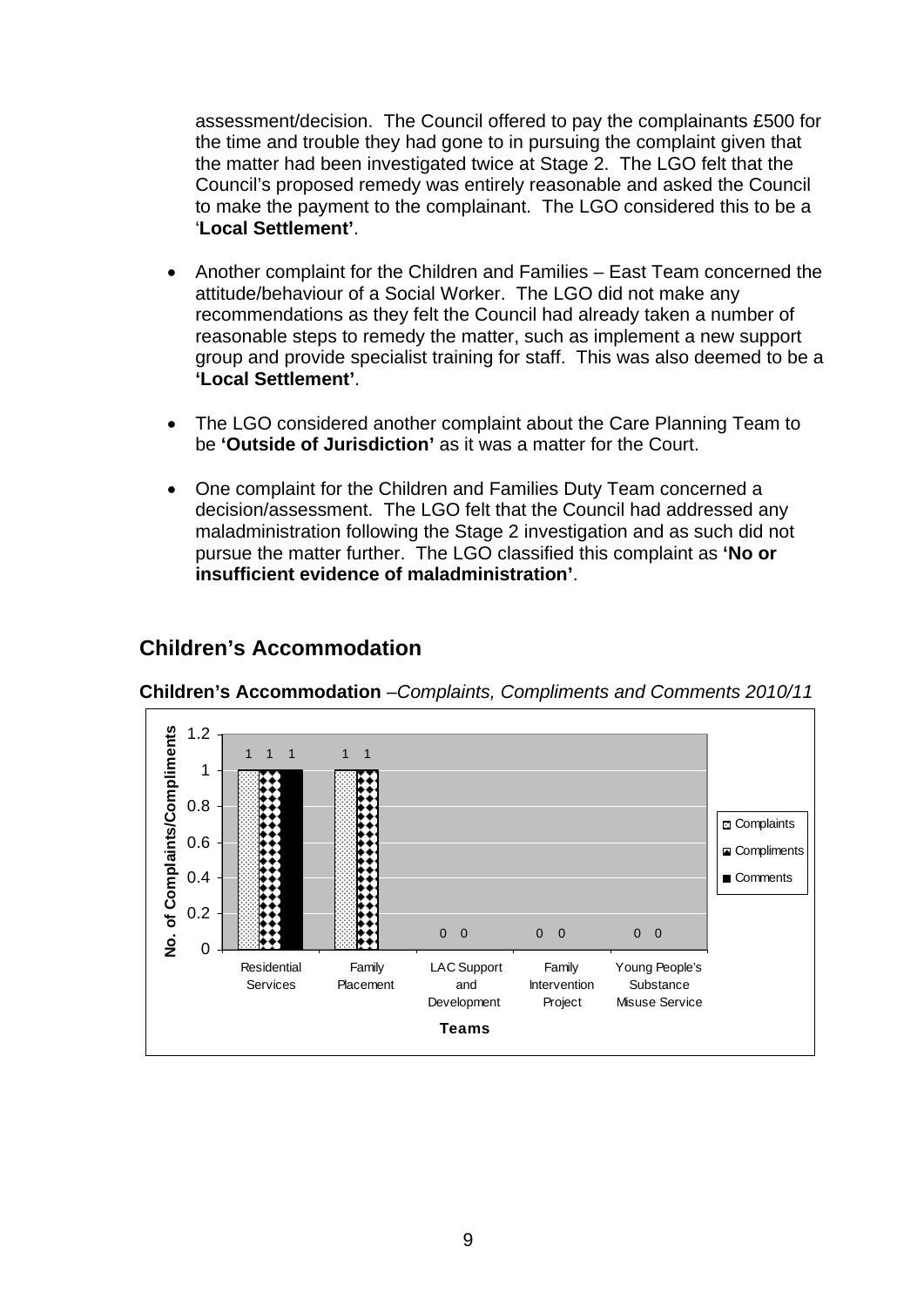## **Children's Accommodation** – *Complaints and Compliments 2009/10*



\*The Intensive Support Team was moved into the Children's Commissioning in 2010/11 to have a more preventative focus.

## **Children's Accommodation - Complaint Outcomes**

#### **Stage 1**

Two Stage 1 complaints were received during 2010/11, an increase from one in 2009/10. The outcomes are as follows:

- The complaint received for Residential Services was withdrawn.
- The complaint for the Family Placement Team was partially upheld.

#### **Stage 2**

There were no complaints escalated to Stage 2 during 2010/11 for Children's Accommodation.

#### **Stage 3**

There were no complaints escalated to Stage 3 during 2010/11 for Children's Accommodation.

### **Local Government Ombudsman**

There were no complaints escalated to the Local Government Ombudsman during 2010/11.

# <span id="page-10-0"></span>**Organisational Learning**

In the majority of cases the resolution actions identified were specific to resolving the complainant's individual issues. However, the following actions taken by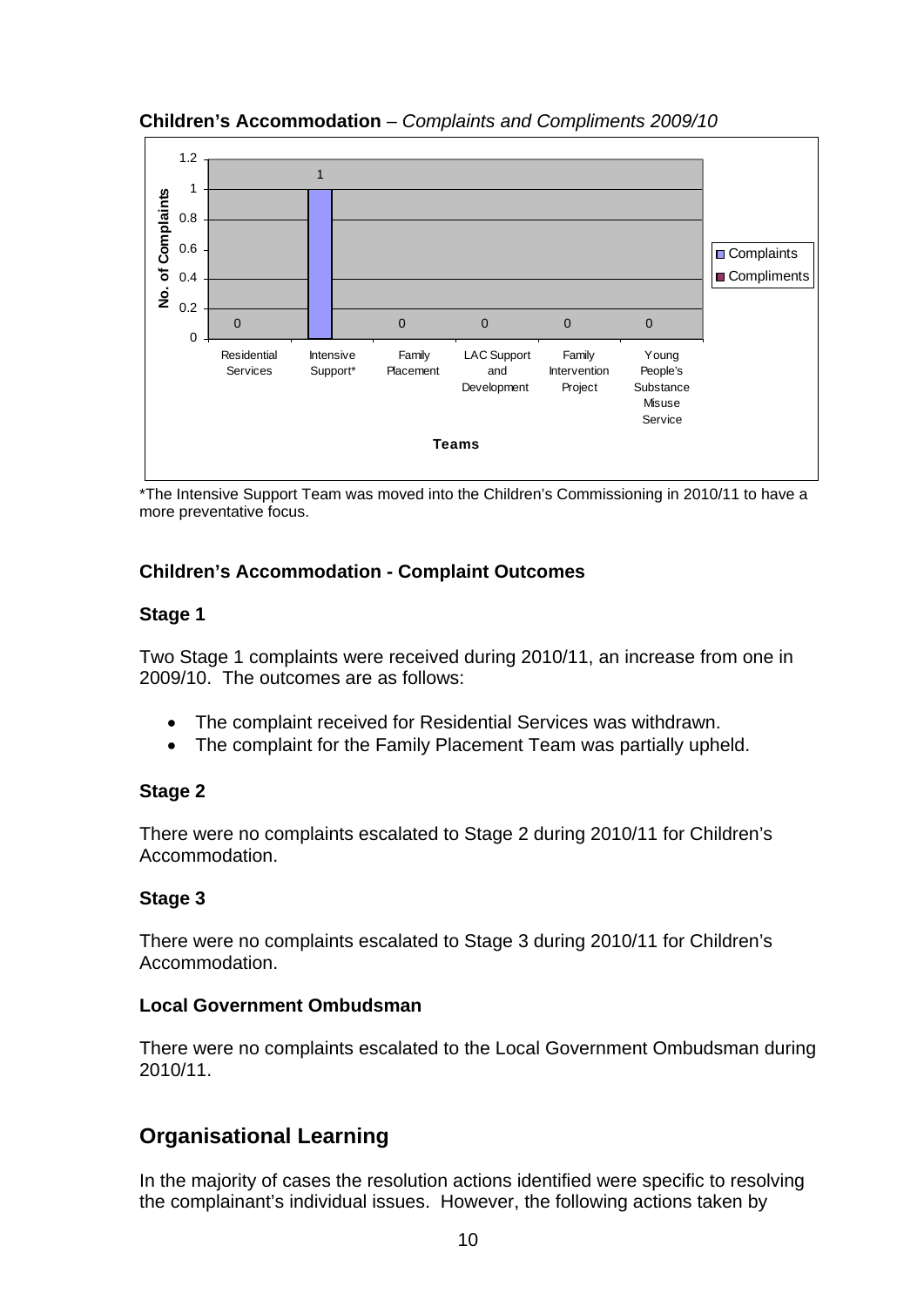Children's Social Care as a result of complaints considered in this period will benefit the service as a whole.

- The importance of ensuring contacts take place in venues that are suitable for individuals who have a particular assessed need was highlighted with staff.
- A Disability Equality Impact Assessment is to be carried out in relation to a contact venue.
- A review of the process for sending out copies of assessments to service users has been undertaken.

## <span id="page-11-0"></span>**Performance against the Children's Social Care Complaints, Compliments and Comments Procedure**

# <span id="page-11-1"></span>**Timescales**

## <span id="page-11-2"></span>**Stage 1**

The target for responding to a complaint at Stage 1 is 10 working days with a possible extension up to 20 working days if the complaint is particularly complex.

- 55.6% of those Stage 1 complaint responses sent out were sent out within 10 working days. This was an improvement from 33.3% in 2009/10.
- 25.9% of those Stage 1 complaint responses sent out were sent out within 11 - 20 working.
- 18.5% of those Stage 1 complaint responses sent out took over 20 working days.
- The average Stage 1 response time of those complaints responded to in 2010/11 was 14 working days.
- Of those Stage 1 complaint responses which took over 20 working days, four were responded to in less than 30 working days.
- One Stage 1 complaint took 38 working days. This was a complex case due to ongoing child protection enquiries.

## <span id="page-11-3"></span>**Stage 2**

The target for responding to a complaint at Stage 2 is 25 working days, extendable up to a maximum of 65 working days.

• In 2010/11 no Stage 2 responses were sent out within 25 working days. This was also the case in 2009/10.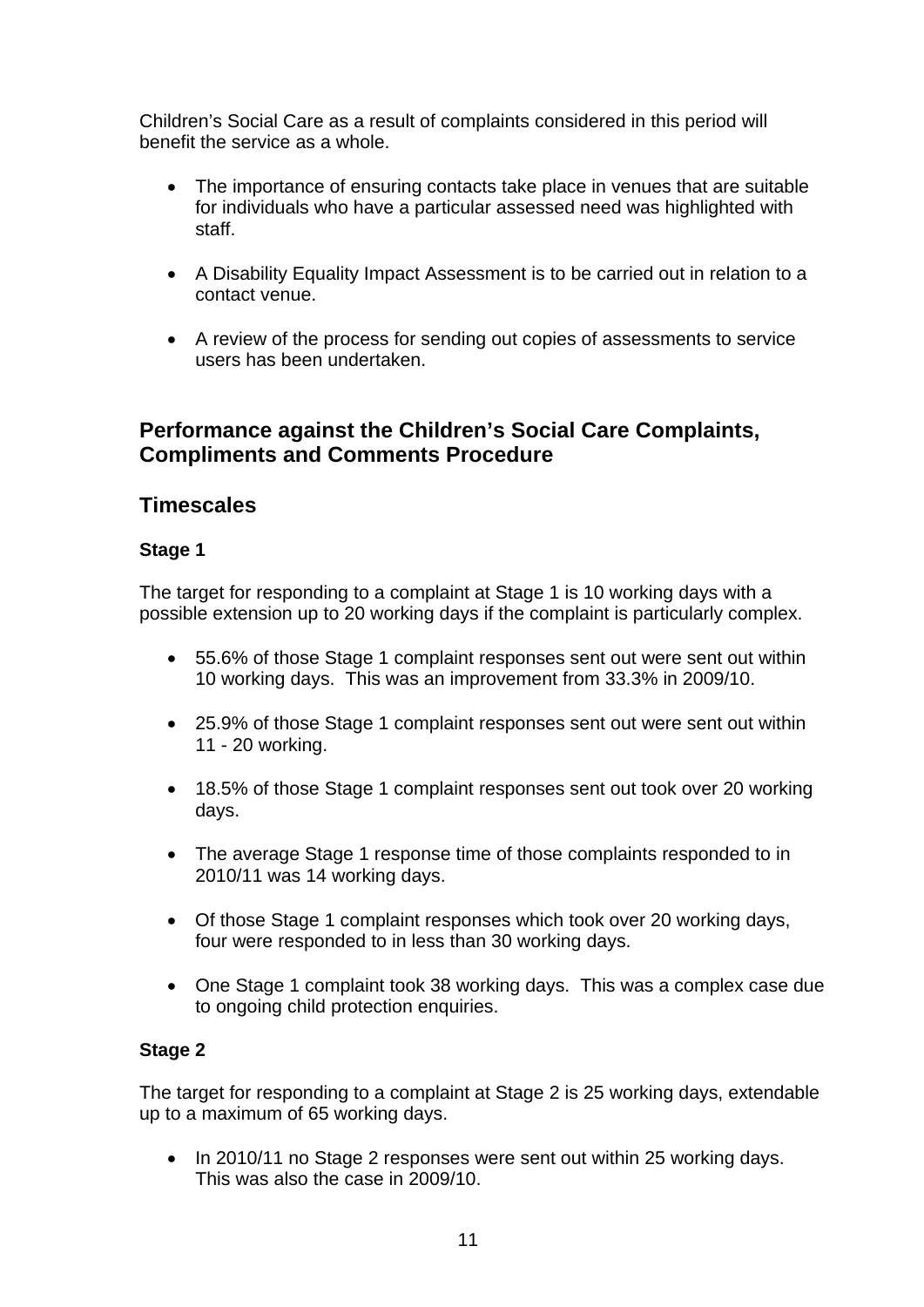- 42.8% of those Stage 2 responses sent out were sent out within 65 working days. This is a decrease in performance compared to 2009/10 when 62.5% were sent out within 65 working days.
- The longest time taken to respond to a Stage 2 complaint in this period was 120 working days. This was due to a number of different delays and complications, such as an external investigator being appointed who struggled to arrange interviews with staff. The complainants had also moved to another authority which made it difficult to access information held by that authority which was relevant to the case. The external investigator also made a child protection referral during the investigation so the process was put on hold. Following the response this complaint was escalated to Stage 3 where the panel found that the report produced was inadequate and asked the authority to re-investigate (see [page 8\)](#page-8-0).
- The second longest Stage 2 response time in this period was 104 working days. This was partly due to a delay in receiving communication from the advocate but more significantly as a result of the difficulties encountered in arranging an interpreter to be present at meetings and the need for the Investigating Officer's and the Independent Peron's reports to be translated. This complaint was successfully resolved at Stage 2.

In all cases where timescales were exceeded extensions were agreed with the complainant and they were kept fully informed of progress.

## <span id="page-12-0"></span>**Stage 3**

A Stage 3 Review Panel hearing should take place within 30 days of the request being received. The panel's findings should be sent to the complainant within five working days of the hearing and the Director of Children's Social Care's response should be sent to the complainant within 15 working days.

There were two Stage 3 Review Panels held in 2010/11 and both were convened in under 30 working days. In both cases the panel's findings were sent to the complainant within 5 working days of the hearing. One Director's response was sent out within 15 working days and the other in 16 working days.

# <span id="page-12-1"></span>**Equal opportunities monitoring**

Only two people returned Equal Opportunities Monitoring forms during 2010/11, not all of the questions were answered. The information provided is set out below:

- *Ethnic group*  **British (white):** 1 **Any other white background:** 1
- *Do you consider yourself to be a disabled person?* **No:** 1 **Yes:** 1 (wheelchair user)
- *Age*   $25 - 44:2$
- *Gender*  **Male:** 0 **Female:** 1
- *Religion* **No answers**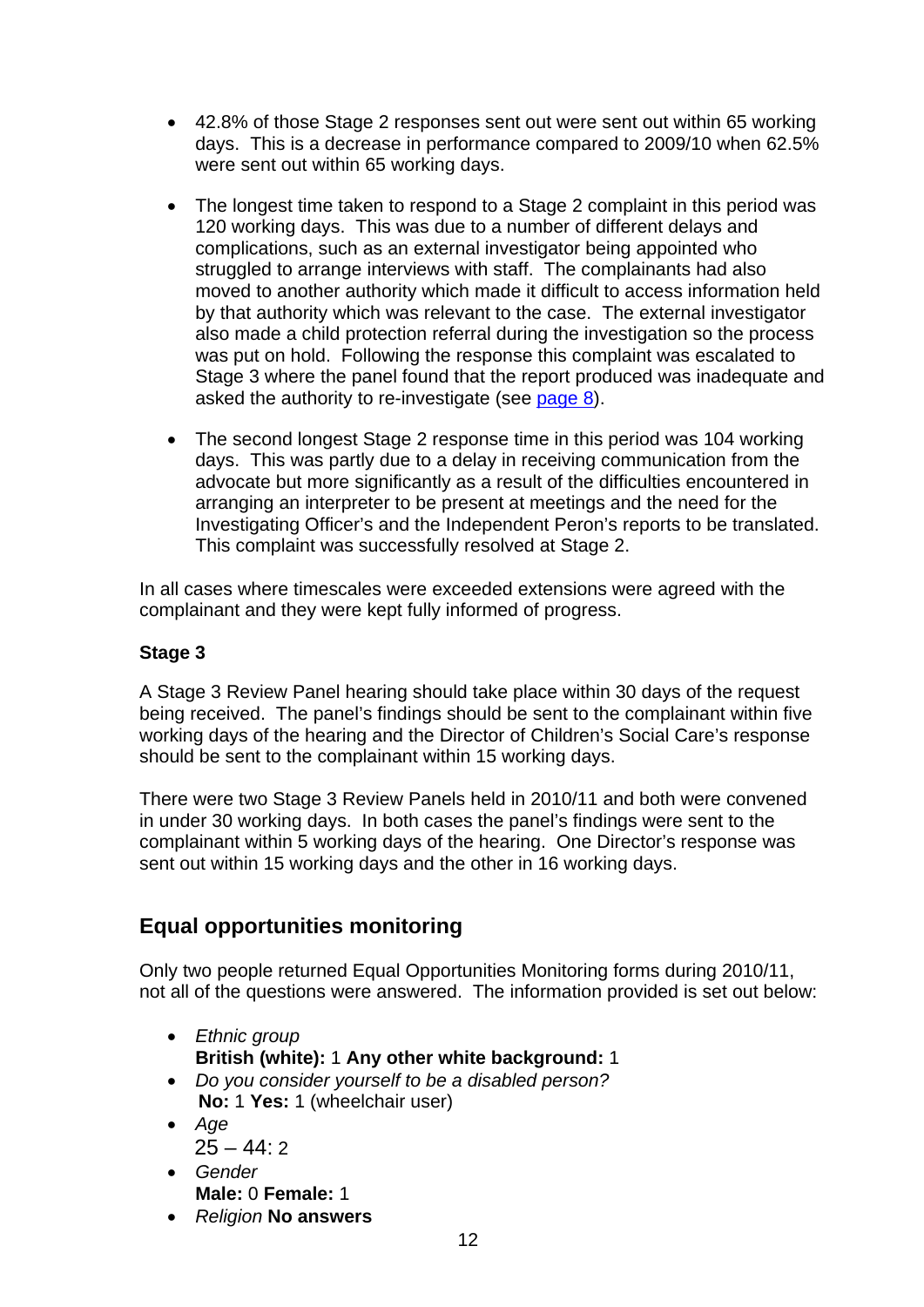As referenced on the previous page the Council are aware that one complaint was received from a member of the BME (Black and Minority Ethnic) Community.

The Council are aware that children and young people are under represented within the complaints procedure. In addition to the work undertaken in relation to public information [\(page 3\)](#page-3-0) the Complaints Manager has visited services provided for young people to raise awareness of the Council's complaints, compliments and comments procedures.

# <span id="page-13-0"></span>**Performance against local performance indicators**

 Percentage of those making a complaint satisfied with the handling of these complaints.

*Target***:** 67.5% - Not achieved *X* (66.6% satisfied)

In 2010/11 only four completed satisfaction surveys were returned and only three people answered the question regarding satisfaction with complaints handling. Of those three one was '*Very Satisfied'*, one was '*Fairly Satisfied'* and one was '*Very Dissatisfied*'.

Given the low return rate while the information gathered does provide an indication of satisfaction it is not possible to draw any meaningful conclusions from the data. The Complaints Manager has reviewed the timing of surveys being sent in order to improve the response rate.

 Number of Stage 1 complaints escalated to Stage 2. **Target:** 10 or less – Achieved ✓

Six complaints were escalated to Stage 2 of the Procedure during 2010/11.

In order to increase the number of complaints resolved at Stage 1 and reduce the costs associated with complaints handling the Council commissioned the LGO training on 'Effective Complaints Handling' during 2010/11.

• Number of Stage 2 complaints escalated to Stage 3. *Target: 5 or less* – Achieved

Two complaints were escalated to Stage 3 during 2010/11.

 Number of all complaints received referred to the Ombudsman following investigation through the Children's Social Care Complaints Procedure. *Target: 2 or less* – Not achieved *X*

Four complaints were escalated to the LGO during 2010/11.

While individuals do have the right to escalate their complaint to the LGO it is worth noting that in all of the cases accepted by the LGO they considered the actions proposed by the Council, via the Procedure, to be entirely reasonable in terms of resolving the matter.